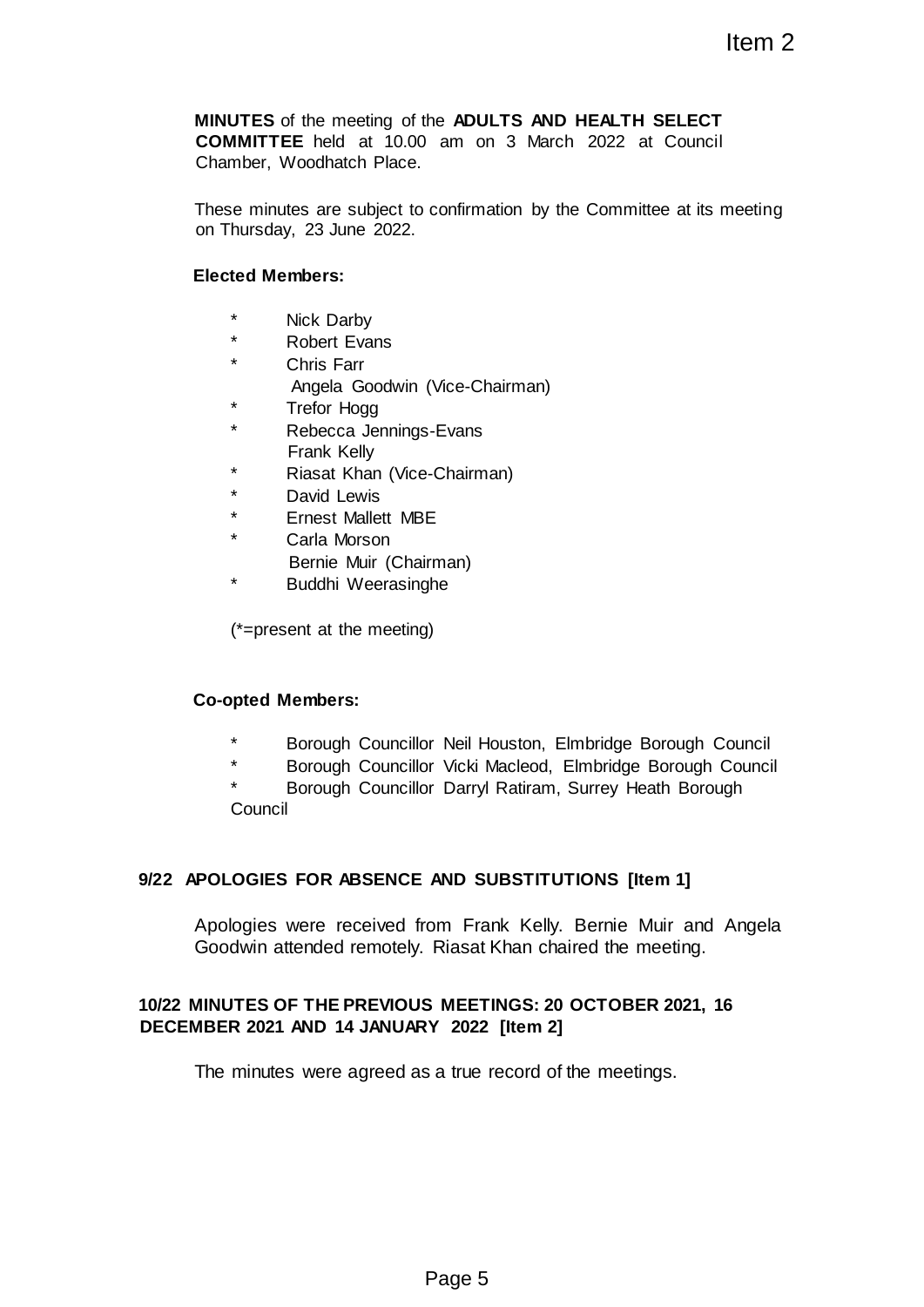## **11/22 DECLARATIONS OF INTEREST [Item 3]**

Trefor Hogg declared a personal interest as a community representative for Frimley Clinical Commissioning Group.

### **12/22 QUESTIONS AND PETITIONS [Item 4]**

None received.

# **13/22 UPDATE ON THE IMPLEMENTATION OF COMMUNITY MENTAL HEALTH TRANSFORMATION [Item 5]**

### **Witnesses:**

- Professor Helen Rostill Deputy Chief Executive, Surrey and Borders Partnership
- Georgina Foulds Associate Director for Primary and Community Transformation, Surrey and Borders Partnership
- Ane Sosan Community Mental Health Transformation Programme Manager, Surrey and Borders Partnership
- Patrik Wolter CEO, Mary Frances Trust
- Immy Marwick Mental Health Lead, Independent Mental Health Network

- 1. The Deputy Chief Executive introduced the report and noted that the programme had a multi-agency approach. The programme was built through co-production with those who had lived experiences of mental health services. The witnesses shared four videos of personal stories with the Select Committee, which can be accessed using the following link: [Adults and Health](https://surreycc.public-i.tv/core/portal/webcast_interactive/634655) [Select Committee](https://surreycc.public-i.tv/core/portal/webcast_interactive/634655) [-](https://surreycc.public-i.tv/core/portal/webcast_interactive/634655) [Thursday 3 March 2022](https://surreycc.public-i.tv/core/portal/webcast_interactive/634655) [10.00am](https://surreycc.public-i.tv/core/portal/webcast_interactive/634655) [-](https://surreycc.public-i.tv/core/portal/webcast_interactive/634655) [Surrey](https://surreycc.public-i.tv/core/portal/webcast_interactive/634655) [County Council Webcasts \(public-i.tv\)](https://surreycc.public-i.tv/core/portal/webcast_interactive/634655) [\(f](https://surreycc.public-i.tv/core/portal/webcast_interactive/634655)rom 7 minutes 15 seconds). The Deputy Chief Executive explained that a lot of progress had been made, but there was still work to do. The Associate Director emphasised the complexity of the programme and noted that there were still a number of years until completion. It was highlighted that they would continue to listen to experiences of where they had not got it right yet and continue to reflect and learn.
- 2. A Member asked about how the programme was supporting young people transitioning into adult mental health services, as well as the accessibility of transition packs. The Member also asked about the link to health inequalities. The Deputy Chief Executive responded that the programme worked closely with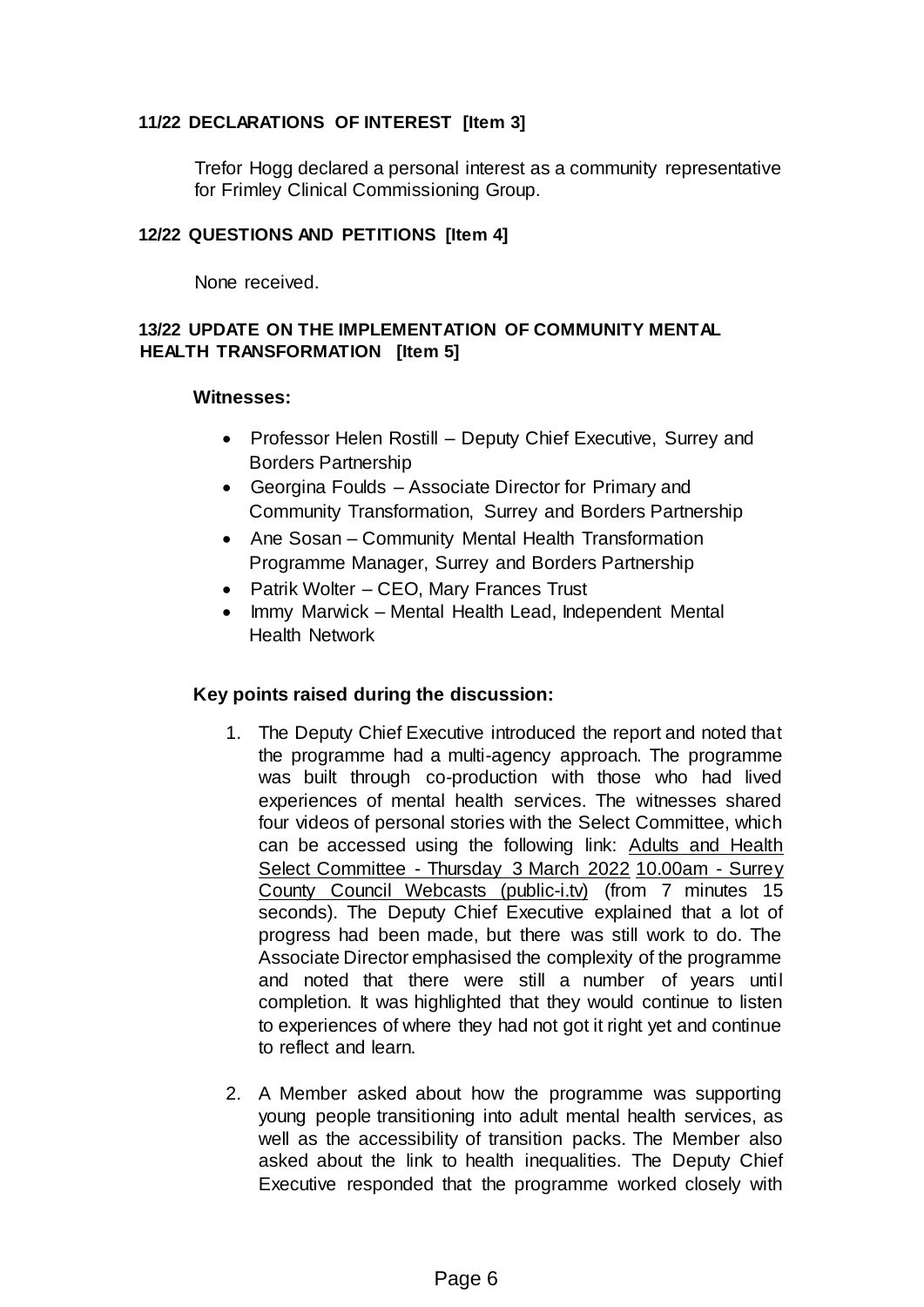Mindworks Surrey and the alliance programme to support those in transition. The Reaching Out service targeted all young people over 17 who were transitioning into adult services, which tried to bridge the journey for them. The transition packs were codesigned and developed with the Young Adults Reference Group, to try and improve the process around transition. The transition packs helped to guide conversation and listen to young people's needs and ambitions. The Deputy Chief Executive explained that because the conversations were guided, it enabled staff to tailor the conversation appropriately. Recovery Colleges supported young people and their families through transition and were open to anyone who wished to attend. They offered a running programme of courses which had been codesigned. The Associate Director added that the Reaching Out service was to go live in the spring. In six to nine months, it would be appropriate to evaluate the work. The Deputy Chief Executive explained that work was also underway to develop a number of initiatives for young people with eating disorders to improve the service offer, including early intervention.

- 3. A Member raised the issue of a lack of continuity between services when transitioning, which often led to long waiting times and having to change counsellor. The Associate Director responded that the ambition was that the Reaching Out service would address these sorts of issues. The Deputy Chief Executive agreed that a challenge of transition can be moving from a trusted relationship with one professional to another. The Reaching Out service would offer consistency that was missing currently and enable the young person to settle into a new relationship. This was an area of continued focus and any feedback would be listened to. Evidence could be provided in the future, once the service had gone live.
- 4. A Member asked about any lessons learnt from the initial rollout of the programme and how these had been incorporated into the second phase. The Associate Director explained that there had been significant learning as it was a new model and they needed to ensure it was meeting service user needs. The programme was set up during the pandemic and work was being completed to embed consistency of practice and adherence to the original vision of the model. It was crucial that the model was resilient. The Associate Director noted they had struggled returning to GP surgeries and accessing space due to the pandemic. There had been challenges around the information sharing arrangements in place and ensuring that the digital systems related to each other. There would be investment in existing teams whilst continuing to roll out the new programme. The Deputy Chief Executive highlighted the importance of working with partners.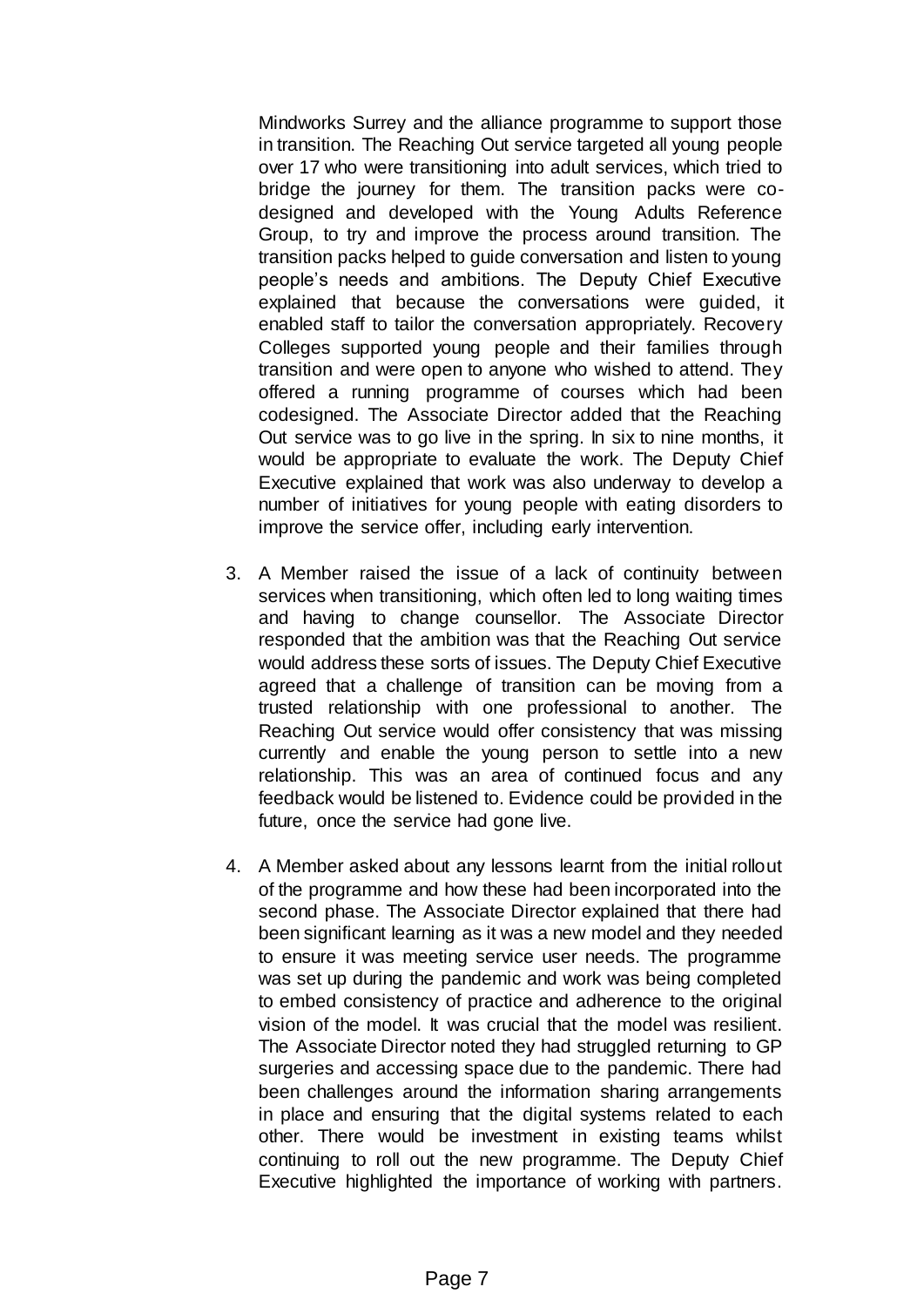The CEO of Mary Francis Trust agreed that it was crucial for partners to work together. It was noted that information sharing continued to be a challenge; there was work underway to find solutions, but this was time consuming and would not happen immediately. The CEO emphasised the importance of locally embedded help which could direct people to the support available in a certain location. The model was combining medical and social approaches, and voluntary sector partners were crucial to this.

- 5. In response to a question on the structural limitations regarding transitions, the Deputy Chief Executive explained that there were plans to expand the age group considered under the transition service offer, but they were not there yet. A challenge was that practitioners would often feel that their training and skillset was either specialised for children and young people or adults. The workforce needed to be adapted to ensure that skillsets enabled practitioners to work across age groups whilst maintaining expertise. The Associate Director added that staff were being recruited from a range of backgrounds and that the new model would bring in a new skillset.
- 6. A Member queried what plans were in place to support recruitment and sought assurance that any secondment of staff would be sustainable. The Associate Director responded that their concerns a year ago were largely around recruitment and workforce challenges. This provided an opportunity to work differently with current establishments and think about the new skillset that was needed. It was important to think differently about what posts were needed and to move away from traditional roles, when bringing together new and current teams. The NHS had introduced a number of emerging new roles nationally and Surrey and Borders Partnership (SABP) could be embracing these roles more. This was a system facing programme where close working was required with all partners. The Associate Director explained that there was a desire to increase the workforce of people with lived experiences. When potential secondments would come up, there was great consideration of the impact of staff being moved and they would not be moved if it would result in destabilisation. The CEO of Mary Frances Trust reassured members that the approach towards workforce was changing, whereby there was a holistic approach rather than just clinical roles, and a greater focus on upskilling.
- 7. The Mental Health Lead of the Independent Mental Health Network asked for clarity of the role of a mental health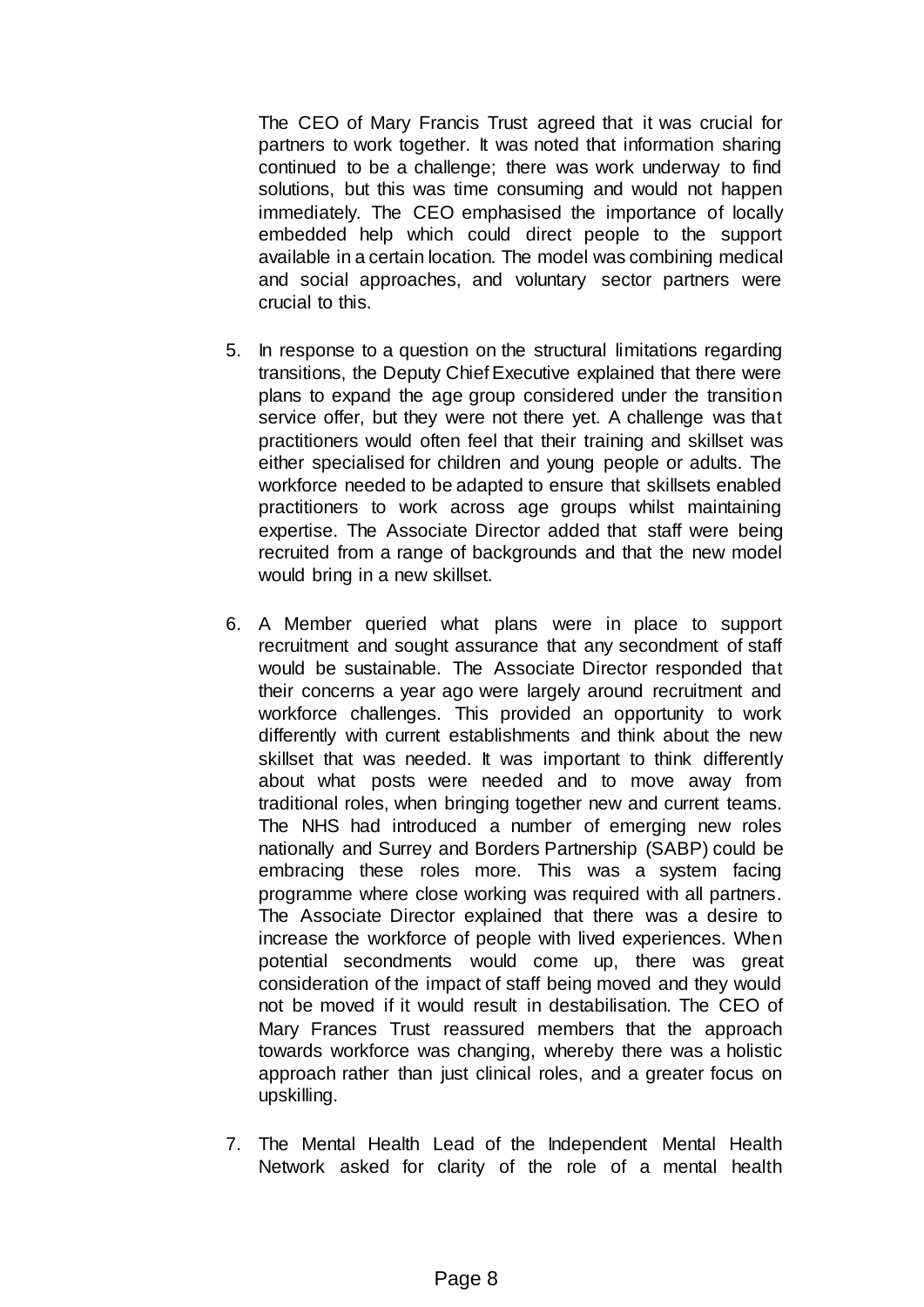pharmacist, specifically in terms of medication management. The Associate Director explained that they would offer one session a week and would complement what was already available in Primary Care Networks (PCNs). They would provide specialist advice and consultation, as well as providing assistance to GPs about mental health care. There would also provide medication reviews. The Associate Director noted that they needed to have pathways and structures in place to handle that care safely and carefully.

- 8. A Member raised concern that the programme was short in staff for a number of roles and questioned how these staff would be recruited if they were already paying high salaries. The Associate Director explained that the table reflected the total establishment needed for the full rollout and the rollout was being phased. Therefore, it did not reflect the current recruitment challenges for the existing teams of the current rollout. The Associate Director explained that data could be provided to show the current teams in operation, the teams that were about to go live, and future need. The Community Mental Health Transformation (CMHT) Programme Manager confirmed that this was the case. There was a rolling recruitment programme aligned with when each team was planned to go live. The Deputy Chief Executive acknowledged that there were recruitment challenges in Surrey due to the proximity to London and the additional weighting in salaries offered there. There had been a long-standing problem with SABP, and the NHS more widely, to attract and retain staff.
- 9. Responding to a question on the outcome of NHSEI (NHS England and NHS Improvement) funding, the Deputy Chief Executive explained that they had not received the award letter yet, but they had received conditional approval and had been told to continue the rollout. The Member also asked about the working arrangements with colleagues from Adult Social Care (ASC). The Associate Director noted that ASC were a key partner within this programme and the governance structure. In terms of the workforce, there had been conversations about working together more and the reablement pilot was a good example of that. The aim was to have integrated models of working. The Member asked whether the partnership work was going well. The Deputy Chief Executive responded that partnership working was embraced, and the transformation programme provided an opportunity to improve and cement ways of working together. The CEO of Mary Frances Trust agreed that partnership working was developing, and the system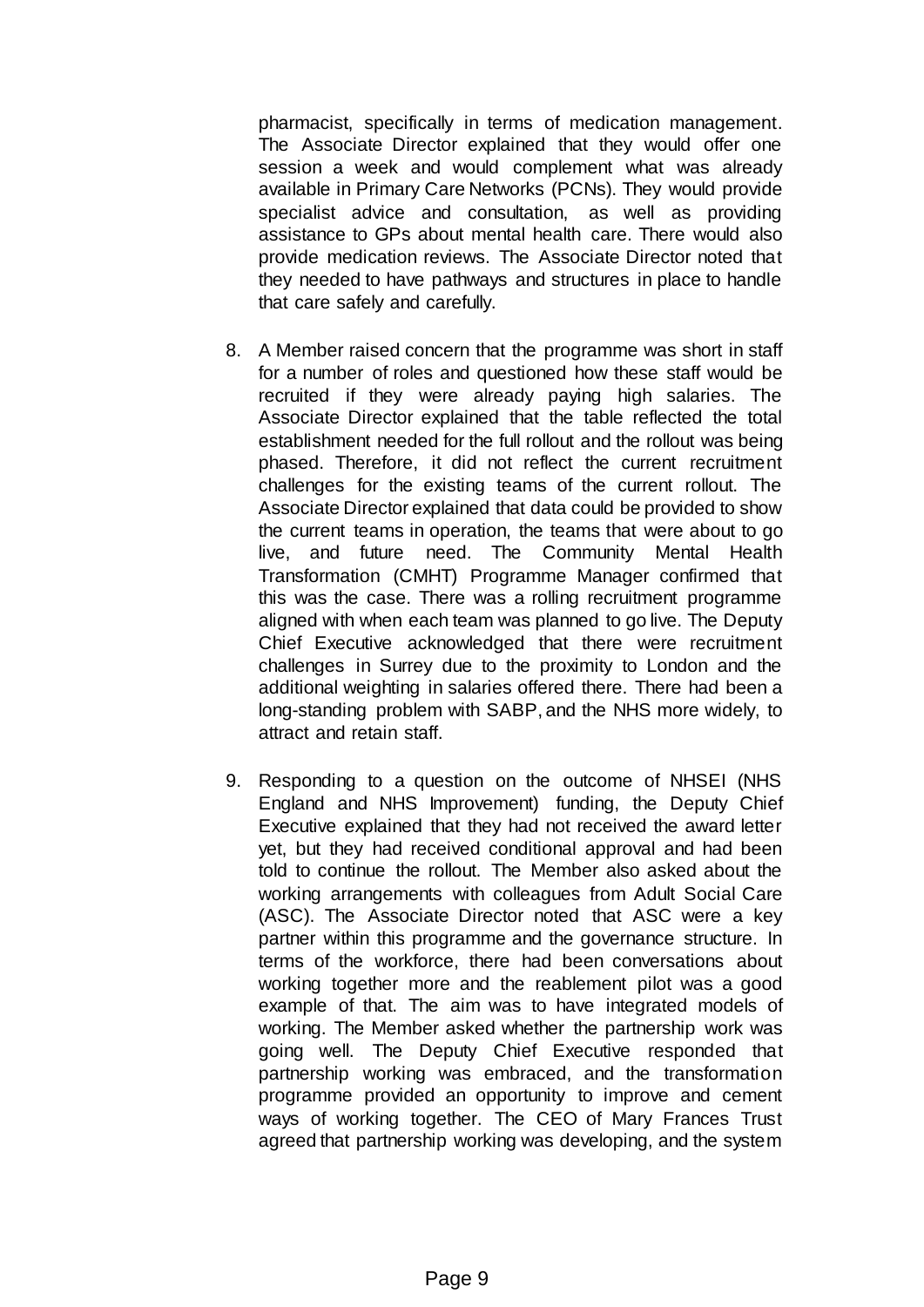had never worked closer. Although, there were challenges such as improving culture and relationships.

- 10. A Member asked whether the GP Integrated Mental Health Service (GPimhs) was on target for rollout and how it was working with the Mental Health Improvement Plan. The Associate Director added that rollout plans were on track, and the financial mapping had support bringing the plans forward slightly, although they remained cautious because of recruitment. There were four new teams to go live in next couple of months (April/May 2022). There had been recruitment outside of Surrey and they were at a relatively good place considering the challenges. The Deputy Chief Executive explained that the programme was incorporated into the Mental Health Improvement Plan and addressed issues in the Plan. The Mental Health Partnership Board monitored progress and received reports from the programme. The Member asked whether they continued to work closely with Healthwatch Surrey and other third sector partners. The Associate Director assured the Member that they worked closely with those partners and listened to people's experiences.
- 11. In response to a question on the Pathway Forum, the Associate Director explained that there was weekly call with individuals who had been signed by GPimhs and could opt to step up or down, as well as colleagues from secondary care, ASC, community connections, ICAS providers, GPimhs colleagues. It was only taking place in Epsom at the moment but they were keen to roll it out further.
- 12. A Member asked what funding was still required and the confidence of acquiring it. The Deputy Chief Executive explained that they had 18 months of funding for the next stage of the enablement pilot and rehabilitation programme. The funding from NHS England was to come to an end at the end of the 2023 financial year, however, the funding would be included in the CCG baseline to enable continuation. The impact of the enablement pilot would need to be evidenced for it to continue. NHS England would keep the CMHT programme under tight scrutiny.
- 13. A Member asked about information sharing being a barrier for the third sector. The Associate Director explained that they were still working to untangle the legal complexities of using clinical record systems, it was no longer an issue due to unwillingness. The CEO of Mary Frances Trust agreed that it was moving forward and formal processes were being developed.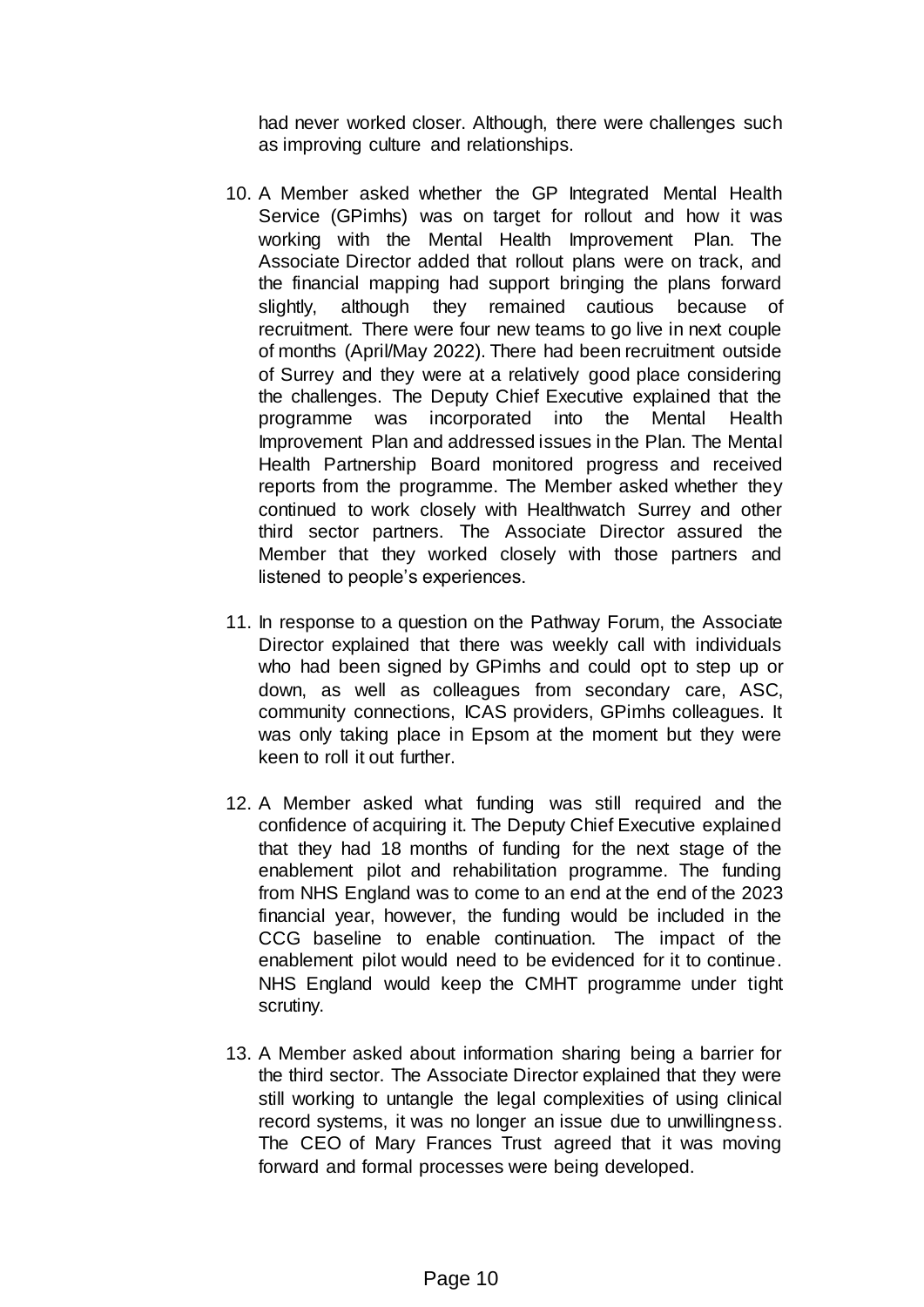14. A Member queried the higher index of need for Surrey Heath and Guildford North and asked what work was being done to address it. The CMHT Programme Manager explained that it was an exercise to understand how to appropriately spread the GPimhs or MHICS teams across PCNs. This was based on a range of data including: GP registered population, mental health service activity, Single Point of Access Referrals, the percentage of patients with a new diagnosis of depression. There was the equivalent of two MHICS teams for the Surrey Heath PCN and one GPimhs team for Guildford North because it had a smaller population.

## **Recommendations:**

The Select Committee:

- 1. Notes the significant work underway to fully implement the new integrated model of primary and community mental health across Surrey by 2023/24.
- 2. Recognises the role of the Adult Community Mental Health Transformation Programme in delivering Priority 2 of the Surrey Health and Wellbeing Strategy.
- 3. Requests the following reports at future meetings:
	- i. Individual Placement Support (IPS) Employment support and collaboration with local businesses to support their own staff,
	- ii. Update on progress and impact of community mental health transformation in 12 months' time.

## **Actions/request for further information:**

- 1. The Associate Director/CMHT Programme Manager to provide data on recruitment with reference to the current teams in operation, the teams about to go live, and future need.
- 2. The Associate Director to provide more information on the Pathway Forum and the ambitions for the potential future rollout of the Pathway Forum.

#### **14/22 ADULT SOCIAL CARE DEBT [Item 6]**

#### **Witnesses:**

• Sinead Mooney – Cabinet Member for Adults and Health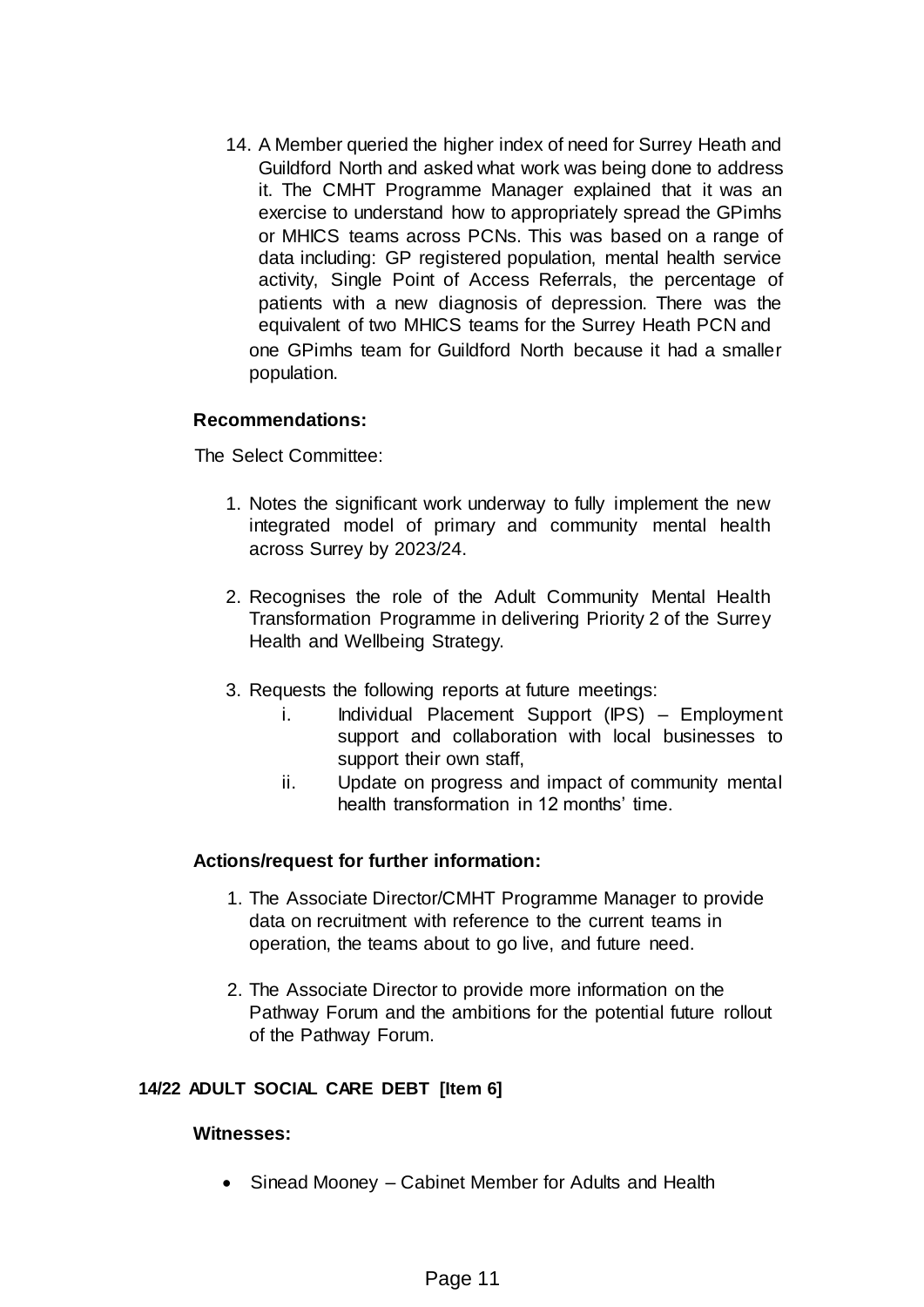- Toni Carney Head of Resources (Adult Social Care)
- Pamela Hassett Lead Manager (Financial Assessment and Income Collection)
- Clare Burgess CEO, Surrey Coalition of Disabled People

- 1. The Head of Resources introduced the report and highlighted key points included. It was noted that the upcoming funding reforms would have significant impacts and a future report should come to the Select Committee on that topic.
- 2. A Member asked whether there had been a delay introducing the new financial system. The Head of Resources confirmed that the new system was due to be introduced in December 2021, but it was delayed and was now due to be introduced later this year (2022).
- 3. Responding to a question about what plans were in place to prepare for the funding reforms and national insurance changes, the Head of Resources explained that the Area Director for North West Surrey was leading on a working group on the reforms and there were several streams to the working group about processes that would need to be introduced. The regulations had not been published yet, but a consultation document was expected in next few weeks. The Head of Resources told the Select Committee that the impact of the reforms on the workforce, residents and finances should not be underestimated.
- 4. A Member questioned the use of the text messaging service in this context and the security of the process, as well as the amount of outstanding debt in relation to the income. The Head of Resources explained that the debt was spread over a long period, it was not a direct proportion of income this year and a significant proportion was not yet due. The text messaging service was a secure gov.uk service. Security checks were completed to ensure the right number was on the system before sending a text message regarding debt. It had not been used for recovery, but to remind people of an upcoming financial assessment or the online assessment tool. The Head of Resources explained that they had received positive feedback from the trial. If it was to be used for debt recovery, it would need to be done carefully to ensure people did not feel bombarded by texts. It would be used as a prompt rather than be part of core system and if it did not work, they would revert to the current approach.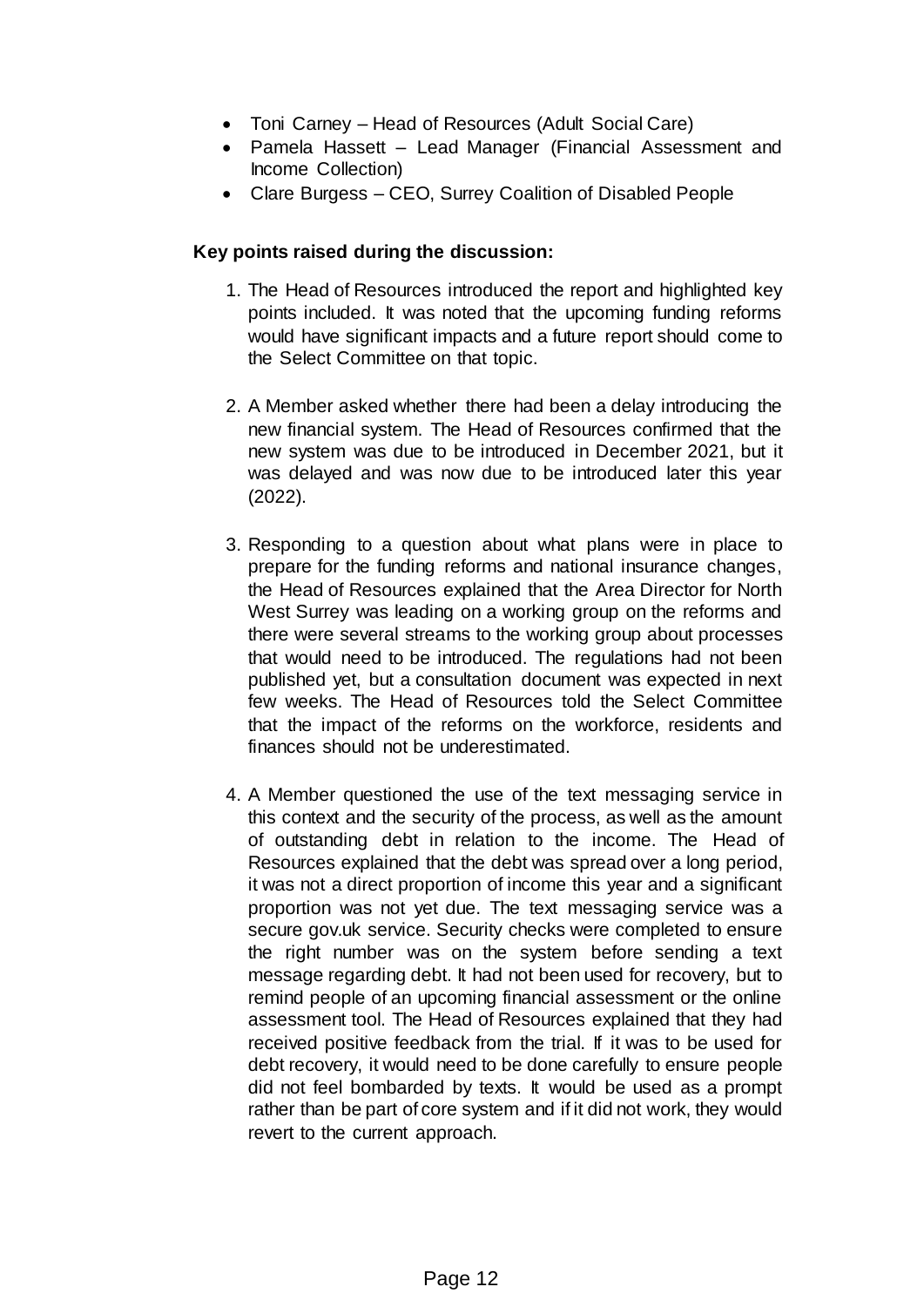- 5. A Member asked about the percentage of payments collected by direct debit and whether this was considered a good figure. The Head of Resources responded that this had been the figure for many years, despite efforts to try and maximise direct debit. People were always encouraged to use direct debit. Those who experienced static levels of charges were more likely to sign up. The Head of Resources did not expect the percentage to get significantly higher.
- 6. The CEO of Surrey Coalition of Disabled People asked whether the offer of independent advocacy was made to people and if mental health support was included in the letters as well. The CEO additionally asked how the mental health breathing space policy was communicated to practitioners and those accessing services. The Head of Resources explained that the reminder process was not strictly followed and often the second reminder could be a conversation with the individual. Independent advice was suggested and information was provided about relevant agencies. The Lead Manager added that the breathing space was applicable for anyone in debt. They worked closely with the mental health team to devise a referral process. The ASC debt team thought that it was better for an individual to conclude mental health crisis treatment first. The breathing space policy stopped recovery from all sources. Practitioners were aware of the process as they would have to provide evidence. It was important that all staff and residents know about the policy. The individual would have protection for the duration of their treatment and there was no limit to the scheme.
- 7. A Member asked about the impact of the end of discharge to access. The Head of Resources explained that discussions were ongoing with health colleagues. The funding arrangements would be continued for a further three months and thus, there would be no significant change for residents over the next three months. This time would provide the opportunity to work with health colleagues to refine the model. The Head of Resources noted that there was an informal briefing on discharge to access for Select Committee Members soon.
- 8. A Member asked about the potential to use Judge and Priestley for further work. The Head of Resources noted that they tried to be as cost effective with debt recovery as possible. When the cost of doing work was low risk, it was cost effective to use Judge and Priestley. They would be used for further work in the future if possible.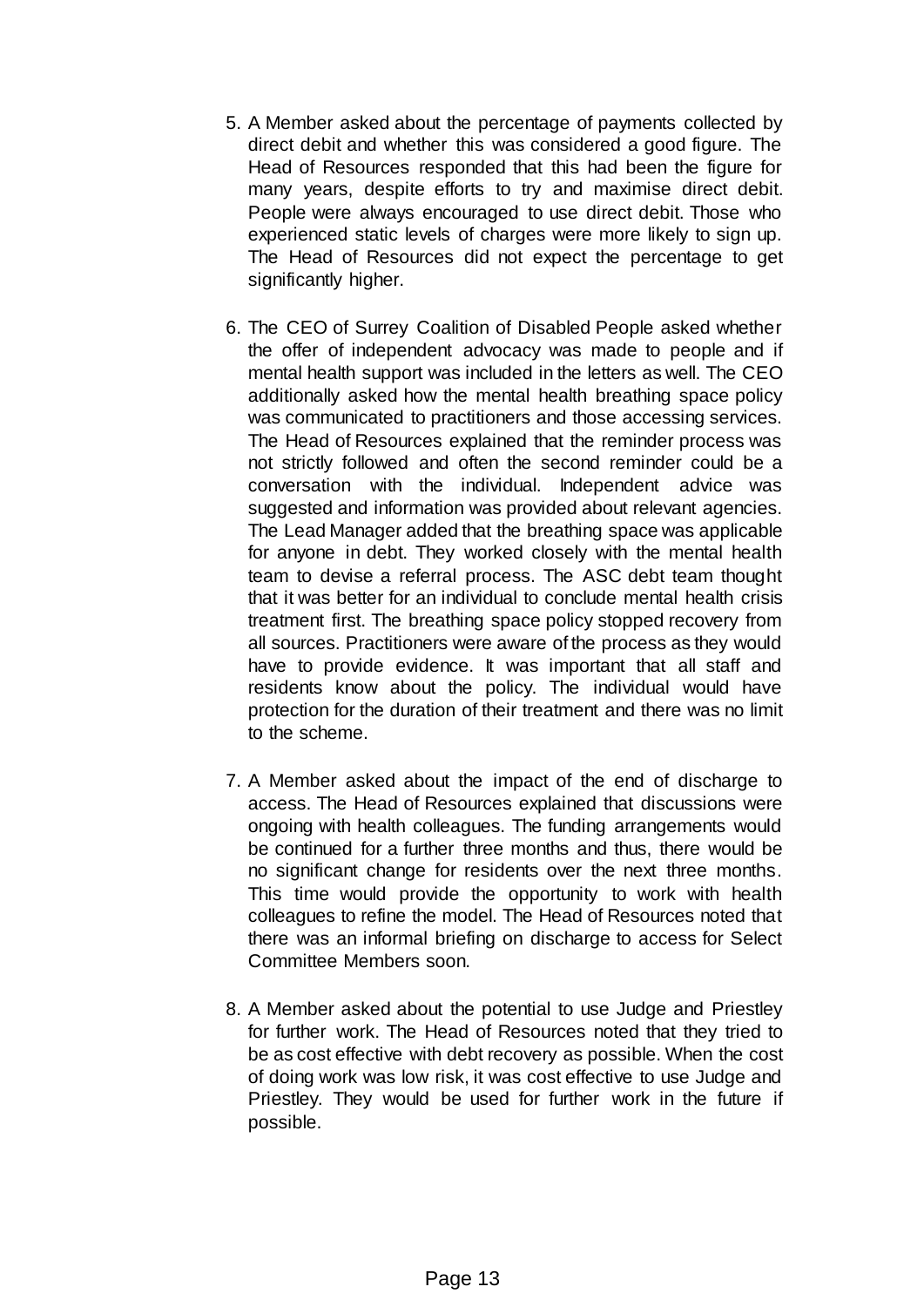# **Recommendation:**

The Select Committee requests that a detailed report on the funding reforms is brought to a future meeting of the Adults and Health Select Committee.

*The meeting was paused at 11:48am. The meeting reconvened at 12:04pm.* 

## **15/22 PRIMARY CARE ACCESS [Item 7]**

### **Witnesses:**

- Nikki Mallinder Director of Primary Care, Surrey Heartlands
- Giselle Rothwell Associate Director of Communications and Engagement, Surrey Heartlands
- Nina Crump Communications and Engagement Lead, Surrey **Heartlands**
- Rich Stockley Head of Research, Surrey County Council & Surrey Heartlands
- Dr Charlotte Canniff Clinical Chair, Surrey Heartlands
- Dr Pramit Patel Primary Care Network Lead, Surrey **Heartlands**
- Maria Millwood Board Director, Healthwatch Surrey
- Clare Burgess CEO, Surrey Coalition of Disabled People

- 1. The Clinical Chair introduced the Surrey Heartlands report. It was noted how primary care access had changed since the pandemic and in some ways, it had changed for the better. The changes that were already planned pre-pandemic were accelerated. Many service users liked the digital form of access, and many conditions could be managed in this way. It was important to recognise now that some conditions were better dealt with face to face, therefore, primary care needed to be flexible about the types of access for conditions and patient preferences, especially for vulnerable communities. There was continued work with the 104 GP surgeries in Surrey Heartlands to address the issues from residents.
- 2. The Chairman asked about the use of KPIs to monitor progress in practices. The Director of Primary Care explained that KPIs measured the impact and delivery of GP surgeries. Surgeries were registered with the Care Quality Commission and the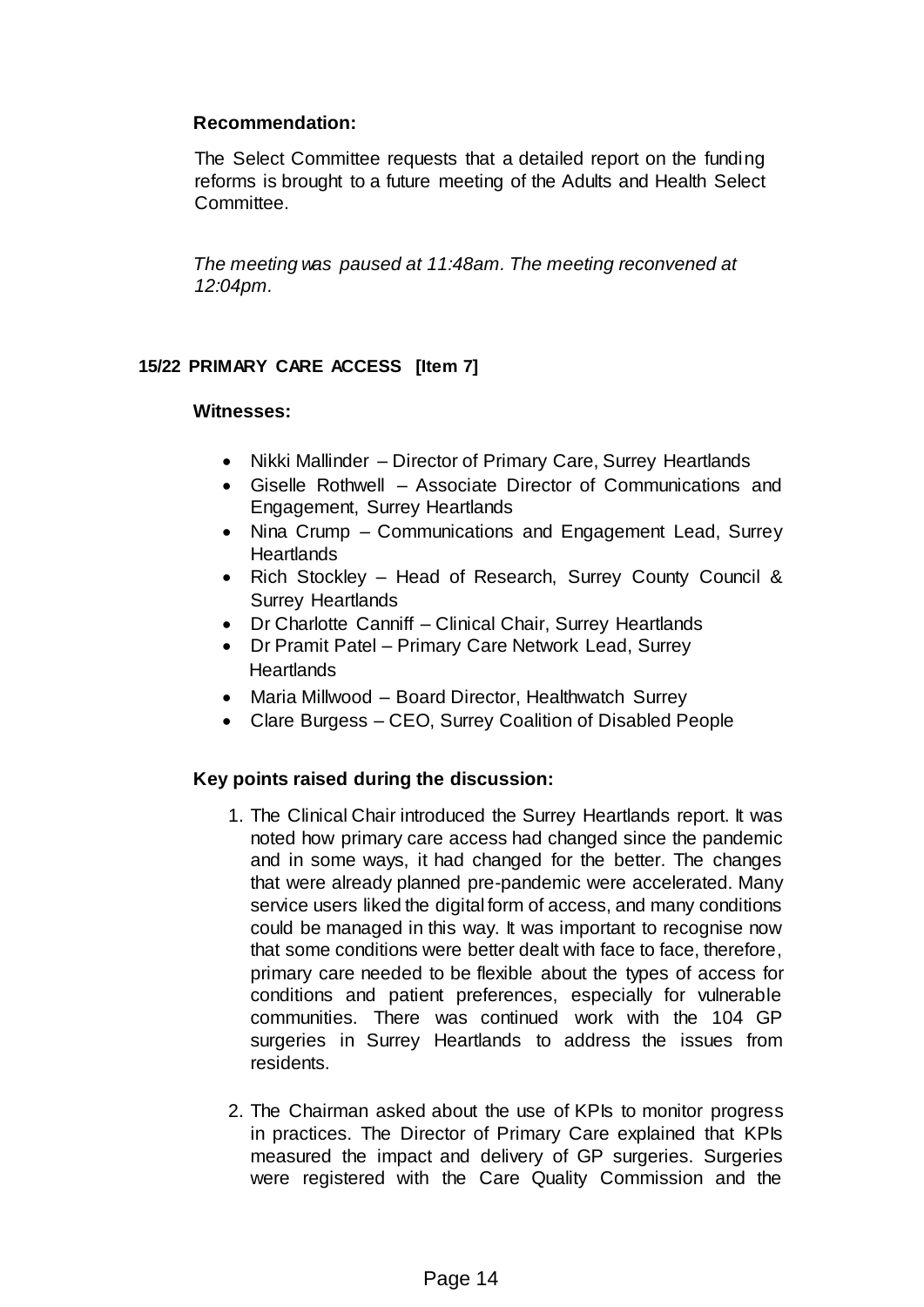Primary Care Commissioning Committee oversaw the delegated authority for Primary Care, including the performance. A demand and capacity tool was used locally to monitor the delivery of services, such as face to face or digitally. Support was provided to surgeries by visiting each surgery and talking to them about best practice and how to improve inconsistencies. The Access Improvement Programme was a national piece of work and 23 of Surrey Heartlands' GP surgeries were part of this programme, with 17 already completed. The programme helped to improve quality of access.

- 3. A Member enquired about the number of hours a doctor provided to each surgery. The Director explained that a contract was held by the partners in the surgery, and there was a workforce tool which showed the totality of the workforce. There were around 530 FTE GPs, which meant that they provided eight or more sessions into the surgery. The Clinical Chair added that contractually the surgery had to offer a service from 8am to 6.30pm. The Primary Care Network Lead clarified that a session was 4 hours and 10 minutes, but between sessions there would be other work to complete due to the complexity of the role. The Member asked for any information about hours worked to be shared with the Select Committee. The Clinical Chair responded that they should be able to share the number of FTEs and their contractual hours.
- 4. A Member raised concerns about the waiting times on the phone to contact a GP surgery. The Director explained that telephony had never been invested in in general practice. The NHS had just started to invest in cloud-based telephony. There had only recently been enough money to upgrade all PCNs' telephony system. There had been some issues in how this was done in multiple occupancy buildings. The Clinical Chair added that the hope was that digital access had opened up the phones for those unable to use digital services. The issues were usually due to the number of calls and a lack of space within a surgery to hire more staff. The Primary Care Network Lead added that a cloud system would open up access and reduce congestion. The Director shared that it would take around a year to get all providers onto the new framework.
- 5. In response to a question on issues regarding the availability of GPs, the Director shared that over 6.5 million appointments were delivered in a year, of which 3.1 million of those were face to face. Surrey Heartlands were the first to engage with the community about co-design. The system had been under a lot of pressure, especially due to delivery of the vaccination programme.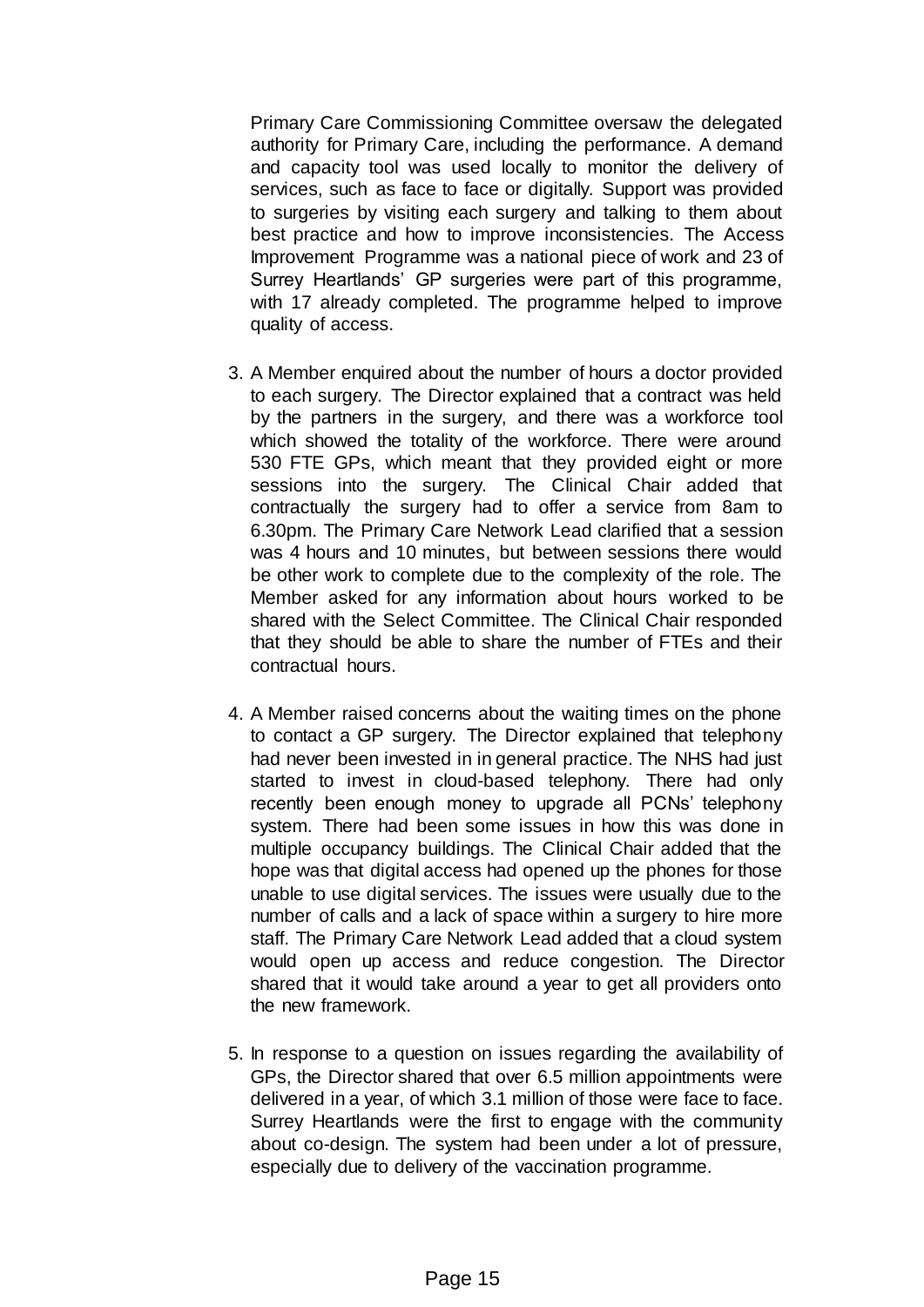- 6. A Member thanked those involved for their hard work over the pandemic. The Member asked about the impact of the pandemic on health inequalities and the work being done to ensure consistency and avoid a 'postcode lottery'. The Clinical Chair responded that they were aware that the pandemic had affected the most vulnerable communities more and they had learnt from the vaccination programme that they needed to approach these communities in different ways. This work would continue into practice more generally. The Communications and Engagement Lead added that they were engaging with these communities in ways that had not been done before. There were contacts within some of the groups who had been impacted by health inequalities with which they would continue to work and codesign. This was a new and evolving process. The Clinical Chair highlighted the challenge of recruitment of GPs which had been ongoing for at least five years and continued to get worse. The Primary Care Network Lead explained that in 2019 there was a target to deliver 50 million more appointments nationally and to increase the workforce. The target to recruit allied healthcare workers was likely to be met, however, the challenge was to recruit 6,000 new GPs nationally. Many GPs were in the final few years of their career and due to the complexity of the job, it became difficult and unsustainable. Due to the long waiting times in general practice and hospitals, patients were more unwell by the time they would get an appointment with a GP. There needed to be multidisciplinary teams to support patients with complex needs and to create a more resilient and sustainable workforce.
- 7. A Member asked whether there had been consideration of extending opening hours for GPs. The Clinical Chair explained that the new contract had been introduced which meant that a service had to be offered until 8pm from Monday to Friday and from 9am to 5pm on Saturday. Surrey Heartlands had already been providing this offer. The Primary Care Network Lead added that from 6.30pm to 8pm not all 104 surgeries remained open, instead appointments were offered collectively during that time. The Clinical Chair explained that there was a shared record between surgeries.
- 8. The Board Director of Healthwatch Surrey acknowledged the positive approach taken by Surrey Heartlands in understanding the impact of primary care access on the public but noted that there were still issues around navigating the total triage system. Receptionists were often seen as a barrier and having a lack of understanding. Healthwatch were working closely with Surrey Heartlands and the co-production was positive.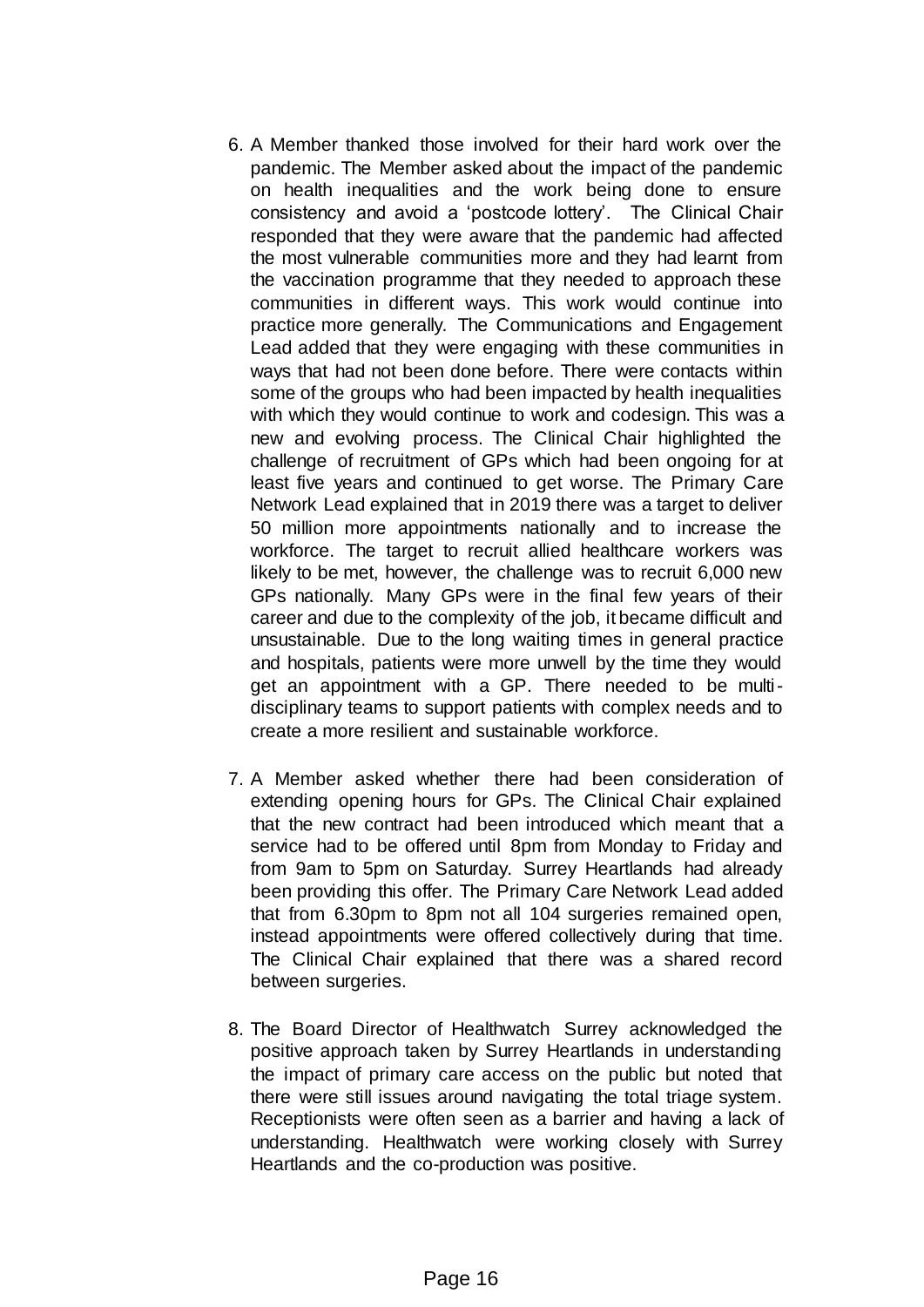9. The CEO of Surrey Coalition of Disabled People queried whether there was two-way SMS contact for community members who were hard of hearing and/or had speech and language difficulties. The CEO noted that when the digital system would get 'turned off' it could make it inaccessible. The CEO also shared an experience of a resident with sensory issues who had huge difficulties accessing a GP. The Clinical Chair stated that the experience of the resident was not acceptable and noted that there was no surgery that was not trying to see as many patients as possible.

# *Ernest Mallett left at 12:57.*

- 10. A Member asked about plans in place to help to recruit new staff. The Member noted that the public needed to understand that the GP might not always be the appropriate person to deal with their issue. The Primary Care Network Lead explained that they had been set a target to recruit 540 additional roles, but recruiting GPs was difficult. Surrey was in competition with other areas, including London, however, the headcount per population was higher than in other parts of the south east. The outcomes for patients were better when they could see the most appropriate colleague for their issue, and it allowed GPs to focus on high complex patients. The Clinical Chair agreed with the Member that this was a communications exercise. It was relatively recent that the workforce in GP surgeries had become so diversified. It would be useful if Councillors could have that conversation with their residents.
- 11. A Member asked about training for staff to support those with accessibility needs. The Director explained that as a commissioner, they had to ensure that services met accessibility standards. The first phase was focused on accessibility for those with sensory difficulties. The next phase was directed at those with sensory difficulties and those with learning difficulties. The Associate Director of Communications and Engagement highlighted that they needed to ensure training was conducted regularly and there needed to be a cultural piece of work across the system to understand accessibility issues. The Communications and Engagement Lead added that there was a tool available for surgeries to use, which allowed them to review best practice. The Member also asked how Surrey Heartlands were working with Frimley Health Foundation Trust. The Director shared that there was a good peer network across the south east who shared best practice.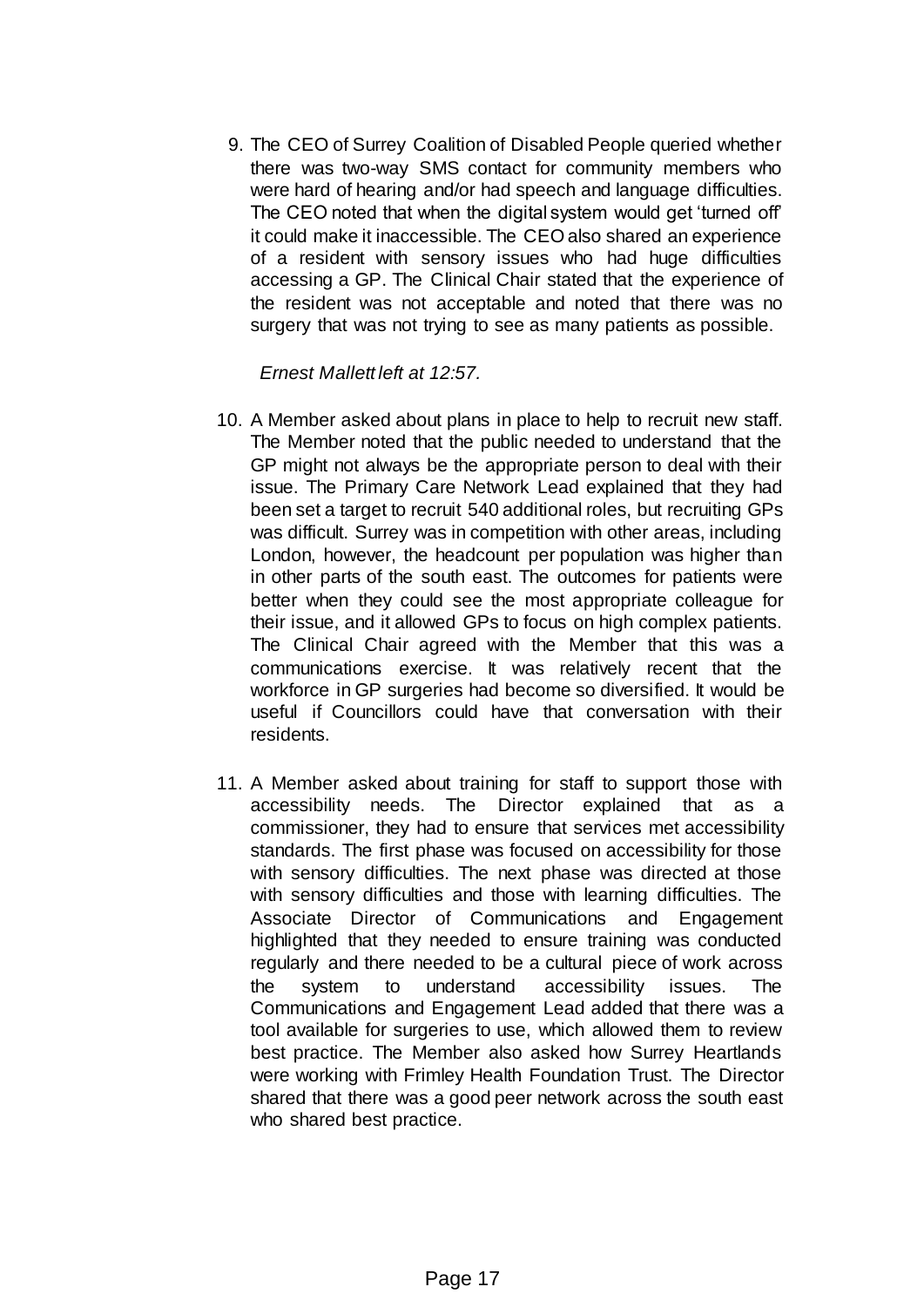- 12. A Member raised concern around issues with receptionists and a lack of continuity between 111 and GP surgery telephone services. The Director acknowledged that receptionists had a difficult job. The individual GP surgery provided some training to their own receptionist staff. Surrey Heartlands were planning to conduct a refresh of customer service training for receptionists. The 111 Service had the ability to pass a patient directly from their system into the GP telephone system. The Clinical Chair added that the correct use of language by the 111 operator and understanding by the patient was crucial.
- 13.Speaking about plans for citizen co-design and the involvement of a wide variety of residents, the Communications and Engagement Lead explained that there had been engagement with groups to understand their access needs, and they would come back to them afterwards to ensure those needs had now been met. There needed to be a focus on the service users that had experienced challenges. The Member also asked whether GP surgeries had reached out to patients that they had not heard from for a while. The Primary Care Network Lead explained that the vaccination programme highlighted the need for outreach to those communities. Surgeries had started to develop relationships with those communities that they did not have before.
- 14. A Member asked whether there were any plans to introduce advance booking. The Director explained that advance booking was paused during the pandemic. From April, advance booking would be reintroduced for appointments that did not need to be triaged first.
- 15.A Member thanked the witnesses for their hard work over the pandemic. The Primary Care Network Lead thanked the Member for their comments and invited Select Committee Members to visit a GP surgery in the future if they would like to.

## **Recommendations:**

- 1. The Select Committee urges Surrey Heartlands to:
	- Ensure that the total triage model and investment in cloud telephony is delivered concurrently across all of Surrey Heartlands to ensure all citizens can access an equal level of care and avoid a "postcode lottery" in service availability
	- Work closely with the Surrey Coalition of Disabled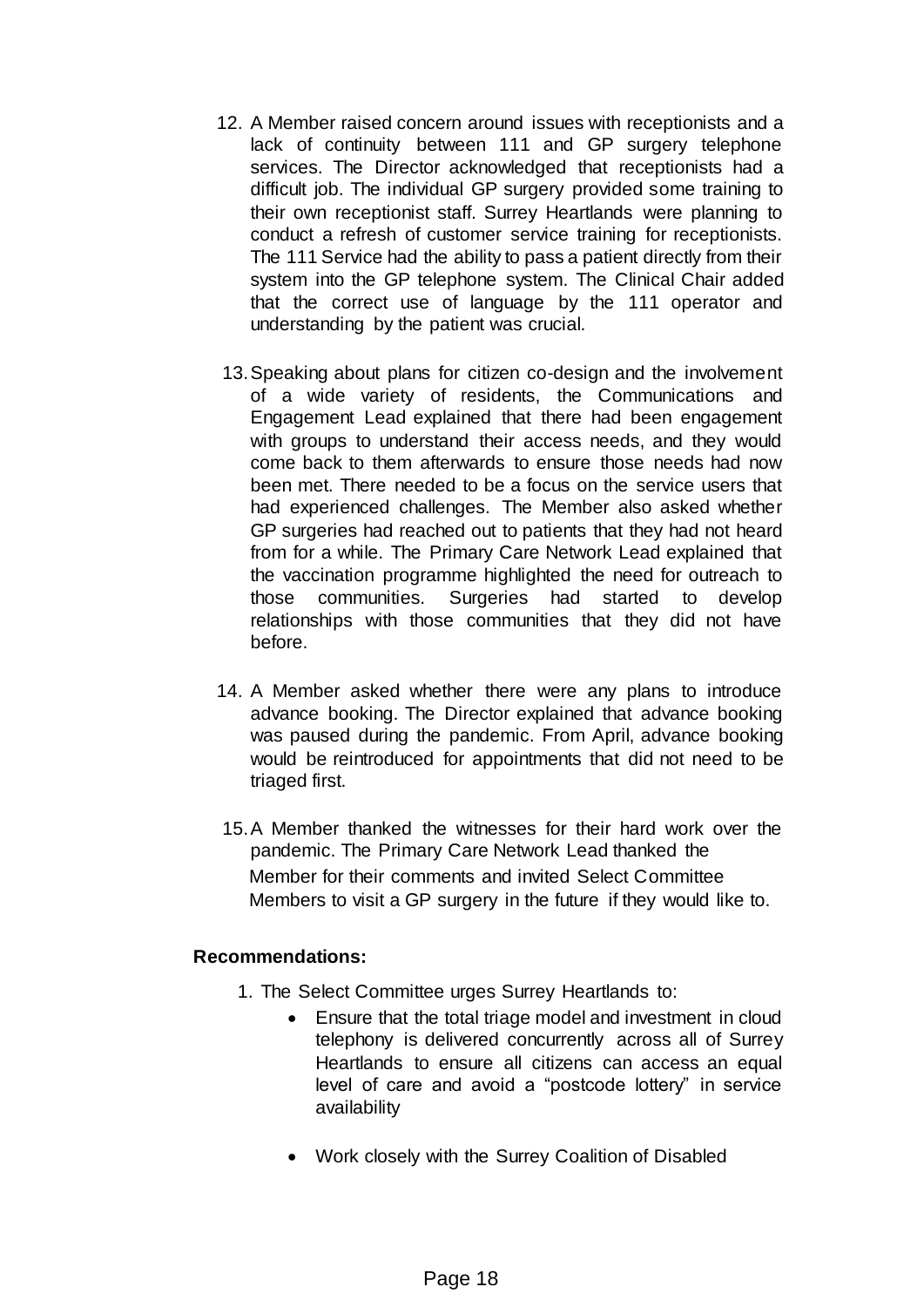People, Sight for Surrey and the Surrey Minority Ethnic Forum to ensure the new cloud telephony system is accessible for all

- Regularly deliver training to all members of staff to ensure they are able to fully support people with accessibility needs
- Provide the Select Committee with an update report on the above recommendations later in the year
- 2. The Select Committee agrees to explore how it can best share information about this work with citizens as and when relevant, helping to promote the associated engagement and co-design activity. The Surrey Heartlands team will link in with the Surrey County Council Communications team to help facilitate this.

## **Actions/request for further information:**

- 1. Surrey Heartlands Primary Care team to provide an updated infographic on the delivery of services.
- 2. Surrey Heartlands Primary Care team to provide further information on the contractual hours worked by GPs across Surrey.
- 3. Arrange a visit for Select Committee Members to a GP Surgery,

## **16/22 UPDATE ON THE HEALTH INEQUALITIES TASK GROUP [Item 8]**

- 1. The Chair of the Task Group provided a short update on the recent work of the Task Group and explained that another update would be provided to the Select Committee in June 2022.
- 2. A Member asked whether Select Committee Members who were not members of the Task Group could attend witness sessions. The Chair of the Task Group explained that they could and asked if they could communicate this in advance of the witness sessions.